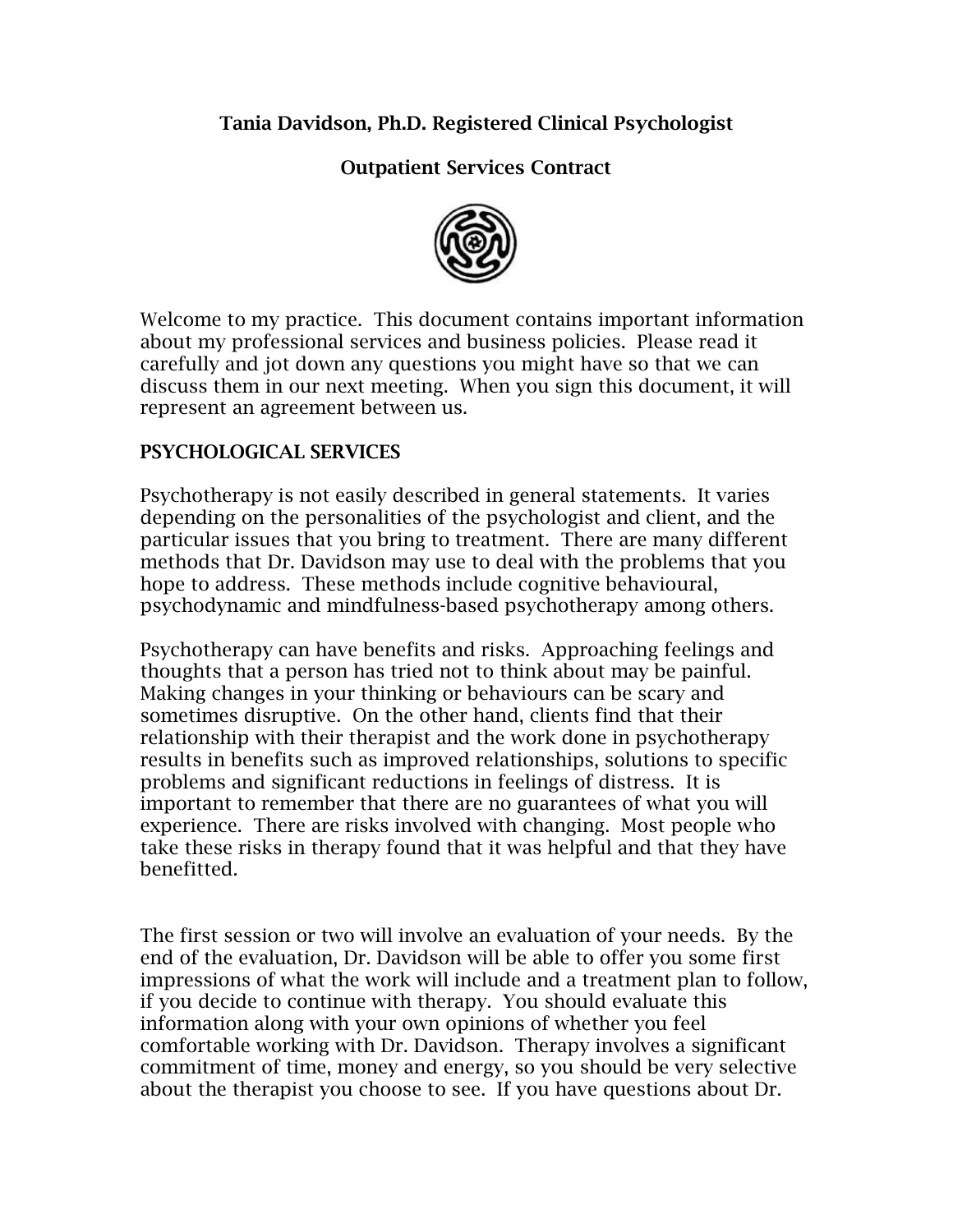Davidson's procedure, you should discuss them whenever they arise. If your doubts persist, Dr. Davidson will be happy to refer you to another mental health professional for a second opinion.

## MEETINGS

Dr. Davidson normally conducts an evaluation that will last several sessions. During this time, you and Dr. Davidson can decide if she is the best person to provide the services you need in order to meet your treatment goals. If psychotherapy is begun, she usually schedules one 50-60 minute session per week at a time that is agreed upon, although some sessions may be longer or more frequent. Once an appointment hour is scheduled, you will be expected to pay for the visit unless you provide at least 24 hours advance notice of cancellation. If you cancel or reschedule in less than 24 hours, you will be billed for the session at the rate you normally. If it is possible, Dr. Davidson will make every effort to reschedule your appointment to avoid a charge.

#### PROFESSIONAL FEES

Dr. Davidson's hourly fee is \$180.00 and \$160 for 50 minutes. In addition to your weekly appointments, she will charge this amount for other professional services you may need, though they will break down the hourly cost if she works for periods of less than one hour. Other services include report writing, telephone conversations lasting longer than 15 minutes, attendance at meetings with other professionals that you have authorized, preparation of records or treatment summaries and the time spent performing any other service that you request. If you become involved in legal proceedings that require Dr. Davidson's participation, you will be expected to pay for the professional time at a rate of \$200/hour even if they are called to testify by another party.

# BILLING AND PAYMENT

You will be expected to pay for each session at the time it is held. Payment schedules for other professional services will be agreed to when they are requested. In circumstances of financial hardship, Dr. Davidson may negotiate a fee adjustment. Dr. Davidson will provide you with a "superbill" receipt to submit if you can receive reimbursement from a third party insurance, or for tax purposes.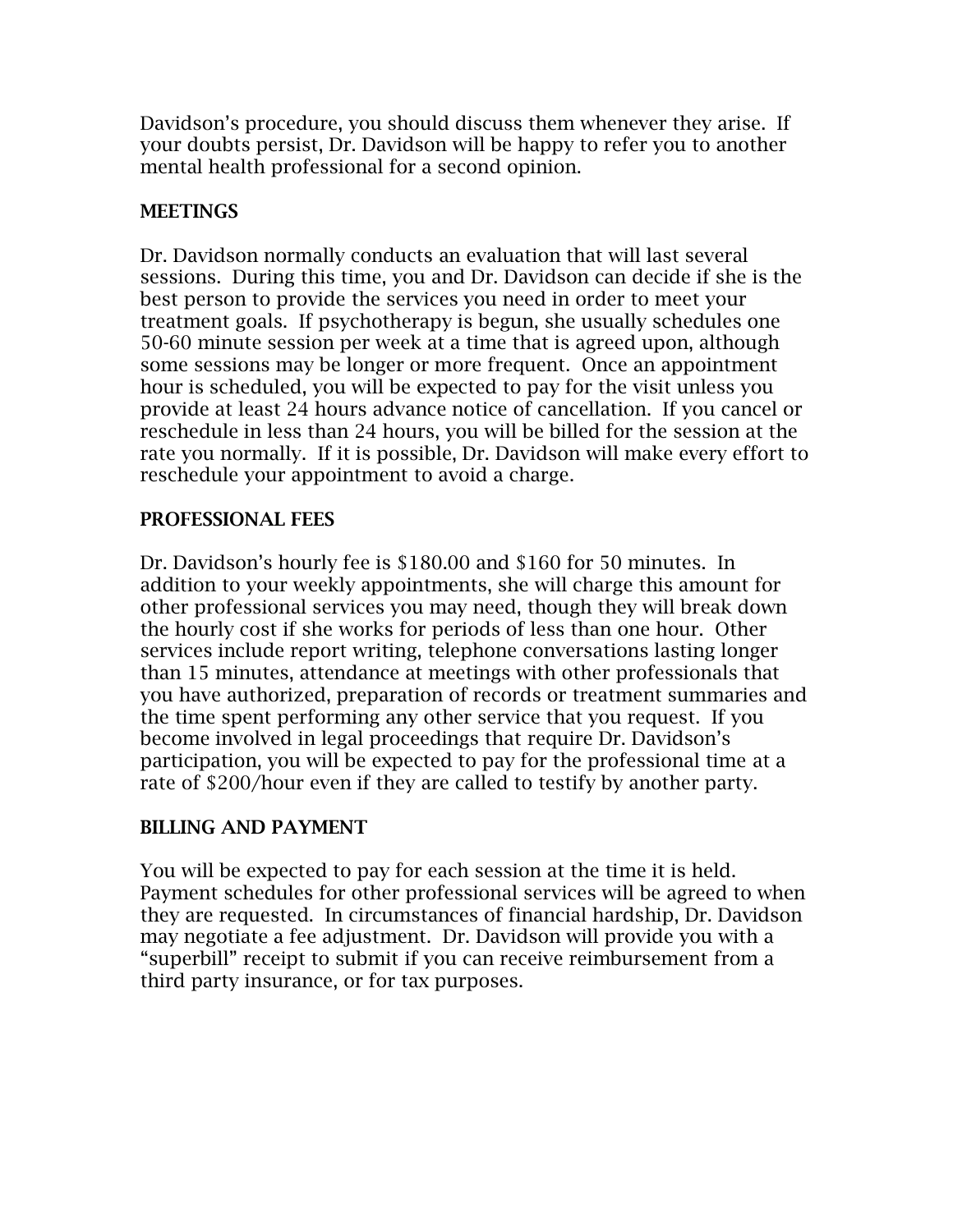## CONTACTING YOUR CLINICIAN

Dr. Davidson is not always immediately available by phone. When she is unavailable, the office telephone is answered by confidential voice mail that is monitored frequently. Dr. Davidson will make every effort to return your call within a business day, with the exception of weekends and holidays. If you are difficult to reach, please inform Dr. Davidson of the best times when you will be available. In emergencies, you may contact Dr. Davidson via cell phone at 022 534 4533. If you are unable to reach Dr. Davidson and feel that you cannot wait for her to return your call, contact your family/general physician or go to the nearest emergency room and ask for the psychiatrist on call. Dr. Davidson may be away from the office at times for professional meetings, occasional vacation and professional conferences. Clients are always to be informed well in advance of these planned absences and will have a therapist offered as back-up who can provide interim counseling and support until Dr. Davidson returns.

## ELECTRONIC COMMUNICATION

Dr. Davidson is available to clients via secure email [\(drtaniadavidson@hushmail.com\)](mailto:drtaniadavidson@hushmail.com) that is encrypted and privacy compliant for your safety. In addition, Dr. Davidson is available via cell phone 022 534 4533 for urgent matters and emergencies, and via text on this number for the same. Please be aware that texts are not entirely secure communication and that sensitive therapy material should not be addressed in this manner.

With regard to other social media (Facebook, Linked In, Instagram, etc), Dr. Davidson cannot be linked/friended to you in order to protect your confidentiality.

Dr. Davidson encourages her clients to use the text app. Signal, a free, encrypted and secure text app.

#### PROFESSIONAL RECORDS

The laws and standards of the profession require that this practice keep treatment records. You are entitled to receive a copy of your records, or your clinician can prepare a summary for you instead. Because these are professional records, they can be misinterpreted and/or upsetting to untrained readers. If you wish to see your records, it is recommended that you review them with your clinician so that the contents can be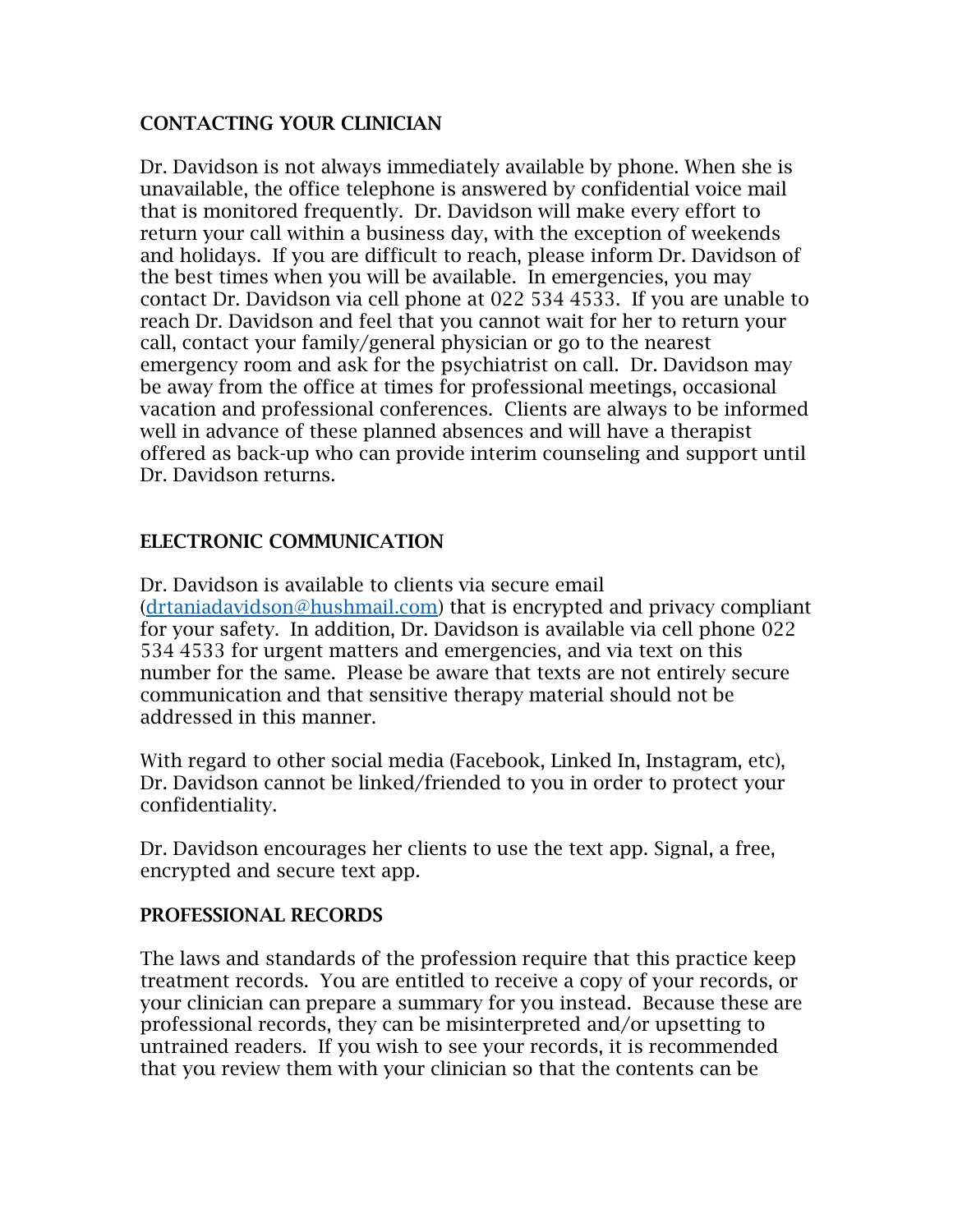discussed. Clients will be charged an appropriate fee for her professional time spent in responding to information/copy requests.

Dr. Davidson does not use electronic health records, but instead uses paper charts that she stores in locked files in her office and in locked storage for closed records. These are maintained for the required number of years (7-10) should these records be requested by written/signed release of the client or client representative. These records are destroyed after such time.

#### CONFIDENTIALITY

In general, the privacy of all communications between a client and a psychotherapist are protected by law, and your clinician can only release information about your treatment to others with your written permission. There are a few exceptions.

In most legal proceedings, you have the right to prevent Dr. Davidson from providing any information about your treatment. In some proceedings involving child custody and those in which your emotional condition is an important issue, a judge may order their testimony if he/she determines that the issues demand it.

There are some situations in which Dr. Davidson is legally obligated to take action to protect others from harm, even if they have to reveal some information about the client's treatment. For example, if your clinician believes that a child or an elderly/disabled person is being abused, she is required to file a report with the appropriate agency.

If Dr. Davidson believes that a client is threatening serious bodily harm to another, or death to another, she may be required to take action to protect others. These actions may include notifying the potential victim, contacting the police or seeking hospitalization for the client. If the client threatens to harm him/herself, she may be obligated to seek hospitalization for him/her or to contact family members or others who can help provide protection and safety for the client.

These situations have occurred rarely in her many years of practice. If a similar situation occurs, Dr. Davidson will make every effort to discuss it with you fully before any action is taken.

There are times when Dr. Davidson consults with other professional colleagues to gain greater insight and receive feedback on her work. This is an essential part of professional practice that most psychologists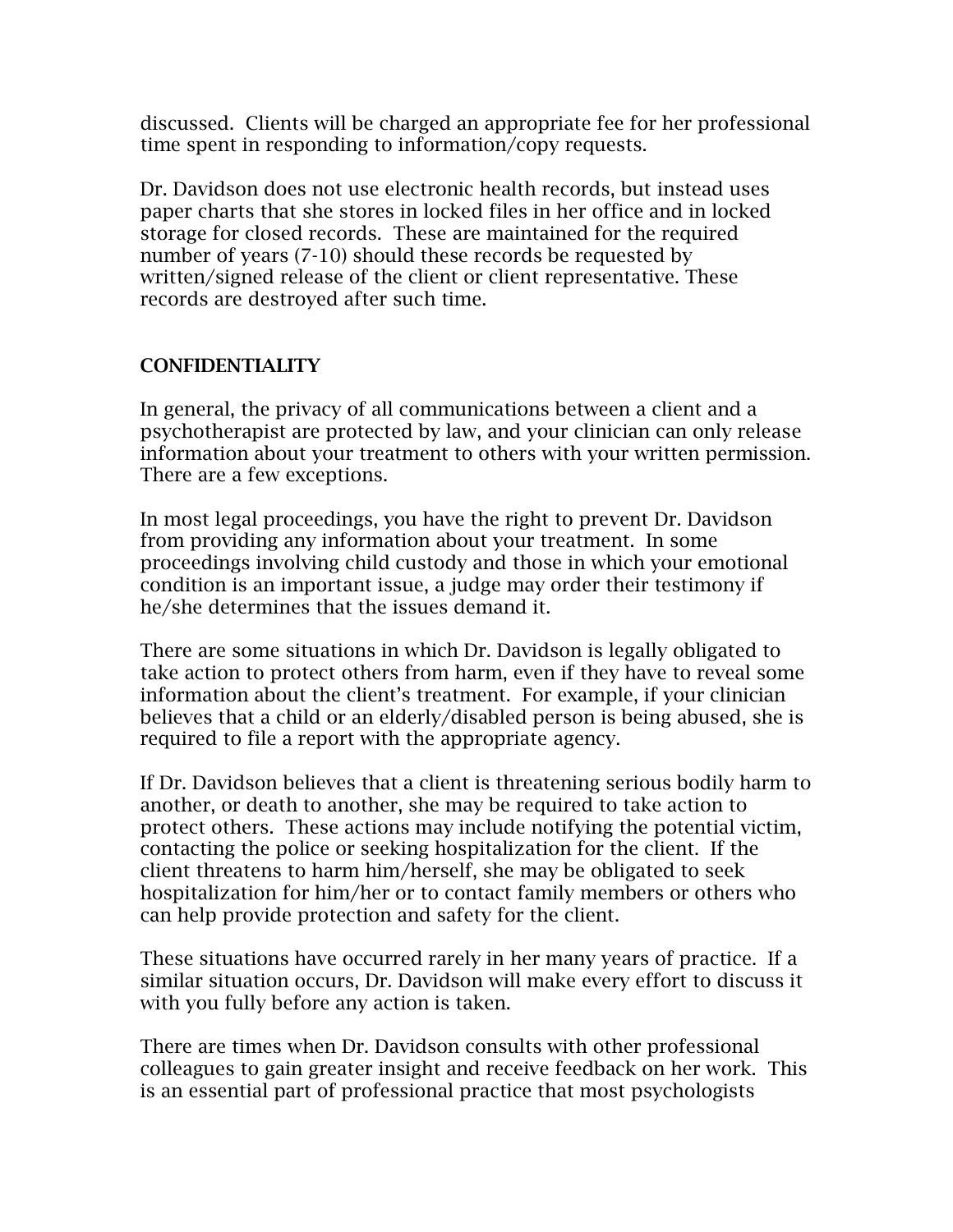practice in order to provide the highest quality of treatment. If Dr. Davidson consults on her work, she will not use your name or any other identifying information. If you feel that Dr. Davidson is in need of getting better information about a topic of concern for you, please let her know: she is always open to your suggestions and concerns and encourages collaboration.

All other disclosures of information, even to say that you are receiving treatment, must be authorized by you and all other information remains protected and confidential.

While this written summary of exceptions to confidentiality should prove helpful in informing you about potential problems, it is important that you discuss with Dr. Davidson any questions or concerns that you have at the next meeting. She will be happy to discuss these issues with you if you need specific advice, but formal legal advice may be needed because the laws governing confidentiality are quite complex, and Dr. Davidson is not an attorney. If you request, she will provide you with relevant portions or summaries of the laws regarding these issues.

# OTHER RIGHTS

You have the right to ask questions about anything that happens in therapy. Dr. Davidson is always willing to discuss how and why she has decided to do what she is doing, and to consider alternatives that may work better. You can request that Dr. Davidson try something else you think may be more helpful. You can request information about Dr. Davidson's training in working with your particular problem, and can always choose to see another therapist if you choose. You are free to end therapy at any time and can decline services altogether if desired.

#### Responsibilities of a Therapy Client

- 1. Clients are responsible for coming to their appointment on time, as scheduled. If clients are late, the session will end on time and not run into the next client's appointment time.
- 2. Clients are responsible for paying for psychotherapy services when they are rendered.
- 3. The client is responsible for informing Dr. Davidson of any change in insurance coverage, address and phone number and emergency contacts.